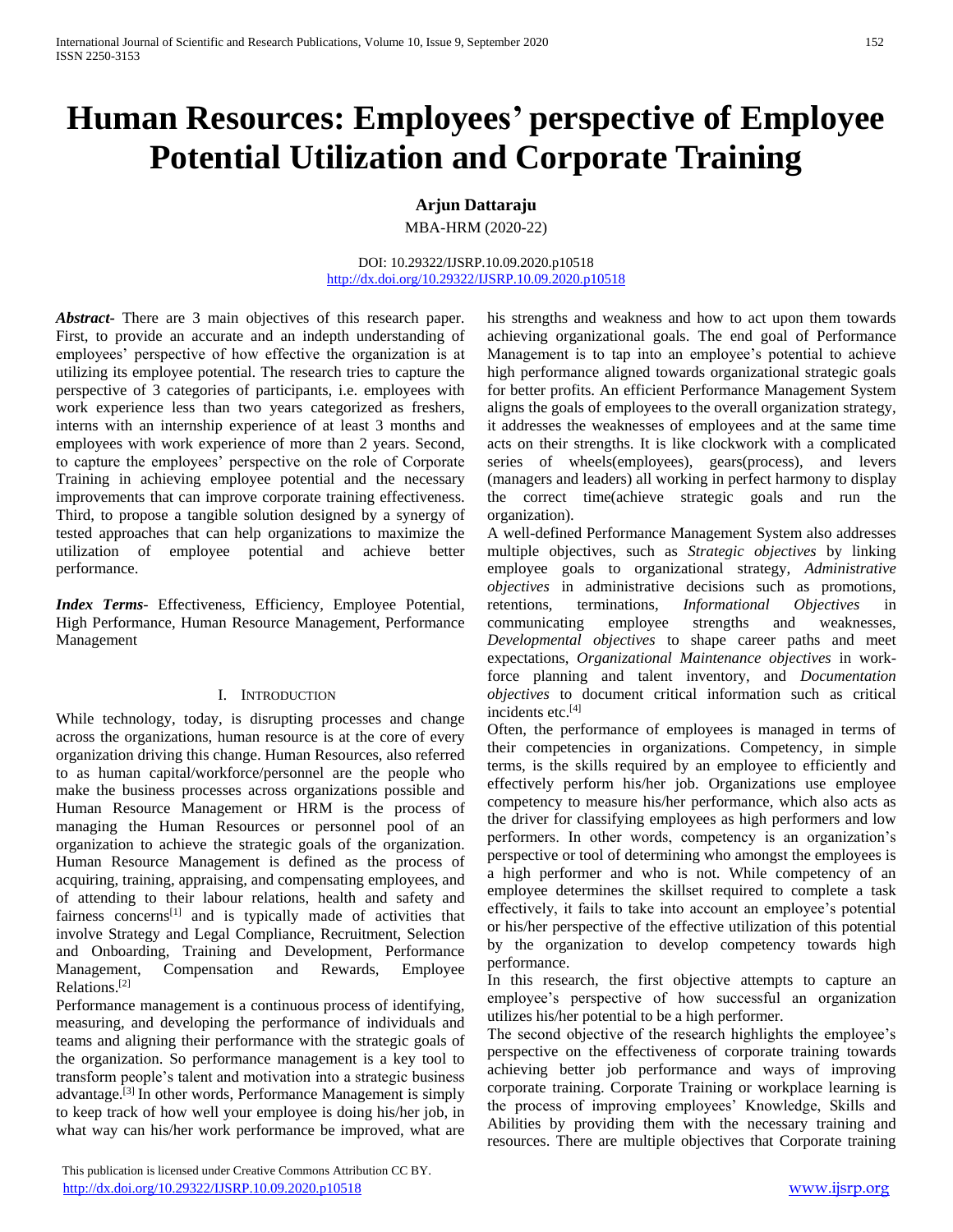can help achieve, such as, addressing skill gaps, learning new technologies, behavioral coaching for leadership skills, compliance training for legal awareness, etc. Corporate training is a system of activities designed to educate employees. While it helps employers, it is also beneficial for employees as it helps them obtain and hone knowledge and skills to progress professionally and personally.[5] Corporate Training is most effective when delivered to employees in the format that they find most effective. There are several formats in which it can be delivered, such as, Instructor-led training, eLearning, Simulation employee training, Hands-on training, Coaching or mentoring, Classroom Lectures, Group discussion and activities, case studies, On the Job Learning, etc. [6]

# II. LITERATURE REVIEW

Employee Potential is the ability of an Employee to contribute to the organization in one or multiple roles most efficiently and effectively possible. The term "Potential" is used to suggest that an individual has the qualities (e.g. characteristics, motivation, skills, abilities, experiences etc.) to effectively perform and contribute in broader or different roles in the organization. [7] An employee's potential in an organization often correlates to the overall Performance an employee exhibits in his/her work. Typically, Employee Performance is a subjective metric that measures how well an employee completes the tasks assigned to him/her. The term "employee performance" signifies an individual's work achievement after exerting required effort on the job which is associated through getting a meaningful work, engaging profile, and compassionate colleagues/employers around. [8] Employees with better efficiency and effectiveness of work exhibit higher performance. In simple terms, higher the employee potential, better is the performance. This translates to define Employee Potential as the sum of efficiency and the effectiveness an employee exhibits in achieving their task. Often, effectiveness and efficiency are used interchangeably. However,

it is to note that they are distinct and differ by a great margin. To be effective in one's work is to pursue the right goals or be assigned the right tasks by an employer. From an organization's perspective, to be effective is to have the right job fit for an employee. Whereas, efficiency is completing a task with the minimal waste of time, effort and resources. In other words, efficiency is to be highly productive in the task completion process. Performing the right task with maximum productivity produces maximum performance. While organizations strive to achieve maximum performance in their employees, it often fails to take into account an employee's Performance i.e. the effective and efficient way of utilizing his/her potential from an employee's perspective. It is only when an employer's expectations meet an employees' perspective of his/her abilities to achieve maximum performance that an organization is successful in tapping into an employee's total potential. The following research data is collected from 200 working professionals with internship experience, work experience less than 2 years classified as freshers and those with work experience greater than 2 years to support the claim.

This research is based on primary data collected from 200 participants who have worked across different professional domains or sectors categorized by their respective work experiences as participants with an internship experience of at least 3 months, professionals with a work experience of at least 2 years categorized as freshers and professionals with more than 2 years of work experience. The primary objective of the data collected is to shed light on the perspectives of employees of how the organization has utilized their potentials to work, the effectiveness of corporate training and ways to improve its effectiveness and how the utilization of employee potential can be made more efficient and effective.

# III. RESEARCH FINDING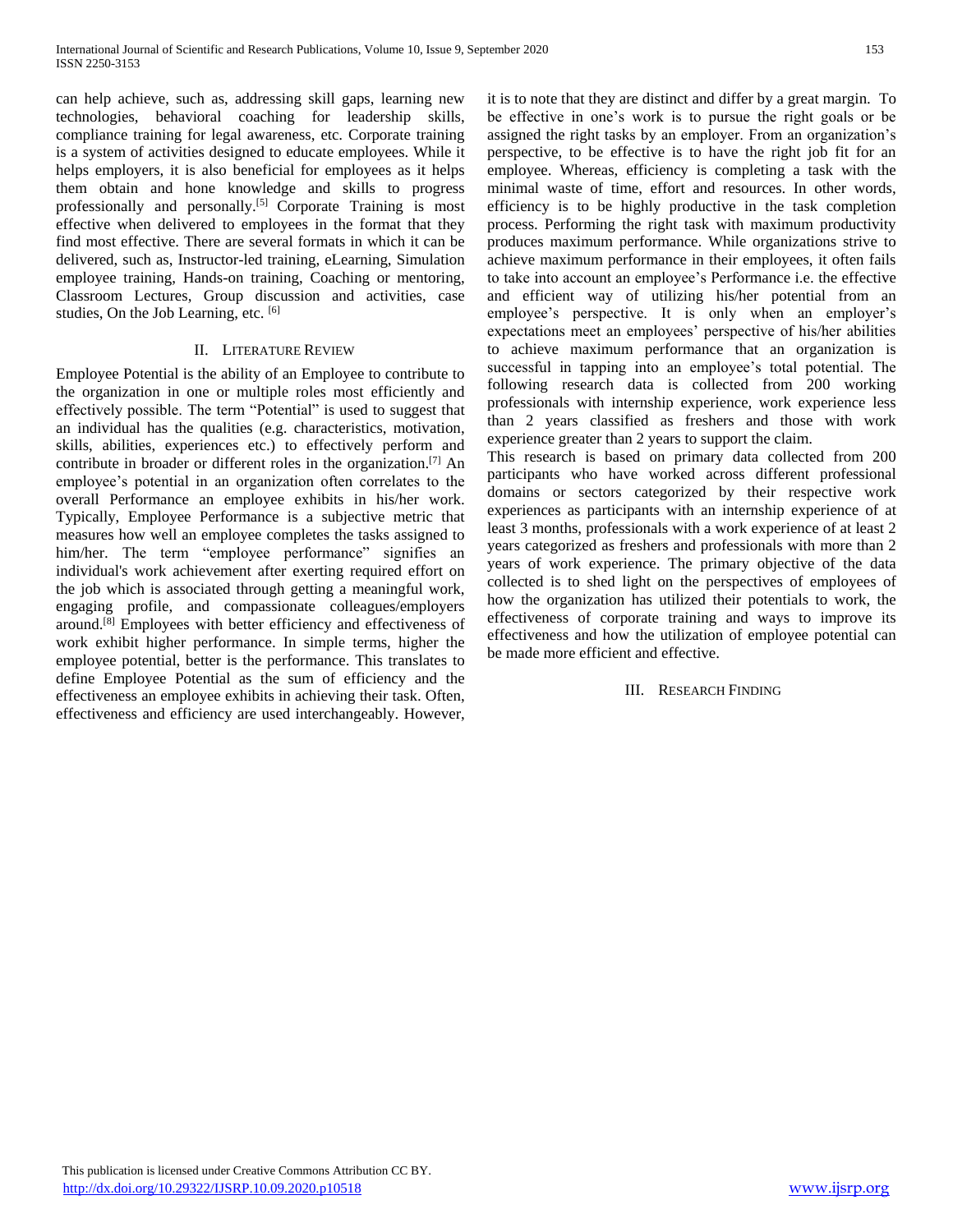Following details the research finding from the survey conducted with 200 participants. The work experience distribution of the participants stands at 55.5% of respondents having work experience of more than 2 years followed by 31% of participants being freshers (refer Figure 1). With most of the respondents, 62% are from a Multinational Corporation (MNC) followed by 20% respondents from Start-ups; the survey collates data from participants of Government service, Bank, Non-profit Organization, FMCG, Conglomerate and own business (refer Figure 2). With 76% of the participants informed of what it meant to be a high performer, a near 1/4th, 24%, of the total respondents were not aware of the standards that define high performance at their respective workplace (refer Figure 3). Employee efficiency is defined as doing maximum work with the least waste of time and effort. Often, organizations quantify employee efficiency and effectiveness for performance appraisals, however, it is necessary to understand an employee's view of an organization's ability to utilize his/her potential efficiently and effectively. Efficiency from an employee's perspective of his/her organization is the ability of the organization to use his/her potential to work with the least waste of time and effort. Effectiveness from an employee's perspective of his/her organization is the ability of the organization to use his/her potential to work with the right goals and milestones ensuring a perfect or a near-perfect job fit. While 68.5% of the respondents feel that their potential was efficiently utilized by their organizations, a staggering 31.5% of the employees feel that their potential was not efficiently utilized. The statistics for the employee's perspective of his/her organization to utilize his/her potential effectively stands at 60.5% to 39.5%, with a staggering 39.5% of the respondents feeling that their potential was not effectively utilized by their respective organizations. The research survey addresses the ways to improve the efficient and effective utilization of employee potential by an organization from an employee's perspective. Of the 200 respondents, 120 of the respondents find Recognition and Appreciation of work the primary driver to improve the efficient utilization of the potential of employees by an organization, followed by 112 respondents who find clear and focused goal setting as the next best approach. Figure 5 gives a clear understanding of the respondents' perspective of what helps to improve the efficient utilization of employee potential from an employee's perspective. Of the 200 respondents, 107 of the respondents find keeping goals clear and focused the primary driver to improve the effective utilization of employee potential by an organization, followed by 99 of the respondents who find that communicating the big picture or the strategic implication of their work the next best approach. Figure 6 gives a clear understanding of what improves the effective utilization of an employee's potential from an employee's perspective. The second part of the survey data emphasizes the importance of corporate training to effective job performance and the ways to improve corporate training by organizations. On a scale of 1 to 5, with 1 being minimum implying that corporate training has no effect on job performance and 5 being maximum implying that corporate training plays a significant role in employee's performance, 102 of the respondents rate the effectiveness of corporate training on job performance with a 4 and 55 of the respondents rate it with a maximum score of 5 while only 3 believe that corporate training does not affect job



performance. 137 of the respondents find the feedback system in corporate training to understand Employee requirements the primary driver to improve corporate training, very closely followed by 133 of the respondents who have responded corporate training is effective when it translates to actual work right away.

## IV. RESEARCH FINDING CONCLUSION

From the research findings, defining High Performance and the standards that define High Performance of a particular role plays an important role in effective employee performance. The efficient utilization of employee potential by an organization is driven by the proper recognition of work and achievements and set clear and focused goals which help employees to achieve high performance. The effective utilization of employee potential which translates to the right job fit is primarily driven by Clear and Focused goal setting followed by the effective communication of the bigger picture or the role that one's job plays in the overall organization strategy. Also, corporate training plays a dominant role in achieving better job performance with corporate training followed by employee feedback catering to the employee requirements and training that translates into actual work right away being some of the ways to best improve corporate training.



Figure 1: Respondents distribution

Figure 2: Respondents workplace distribution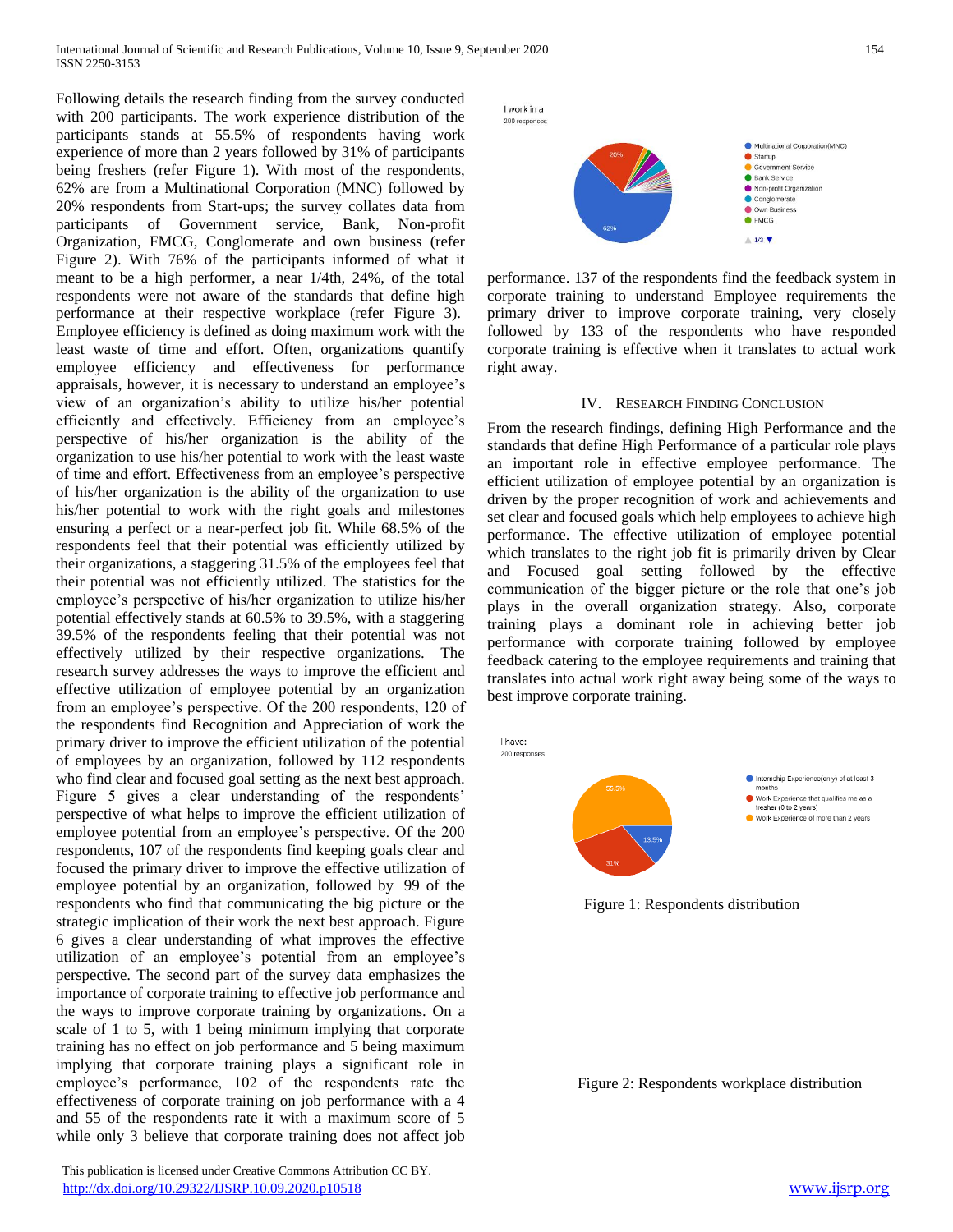I was made aware of what it means TO BE a HIGH PERFORMER from the get-go in my line of work 200 responses



Figure 3: High-Performance Awareness

"EFFICIENCY" means to perform in the best possible manner with the LEAST WASTE of TIME and EFFORT and be productive. The organization I work for has efficiently utilized my potential to work? 200 responses



Figure 4: Efficient Potential Utilization

The organization I work for can improve upon efficiently utilizing my potential to work by:



Figure 5: Improving the Efficient Utilization of Potential

"EFFECTIVELY" means DOING the RIGHT THING or being assigned the RIGHT GOALS to have the perfect job fit. The organization I work for has effectively utilized my potential to work? 200 responses



Figure 6: Effective Potential Utilization

The organization I work for can improve upon effectively utilizing my potential to work by:



Figure 7: Improving the Effective Utilization of Potential

The effectiveness of Corporate Training in achieving a better Job performance (WORK MORE EFFICIENTLY & EFFECTIVELY) is: 200 responses



# Figure 8: Effectiveness of Corporate Training

Characteristics that can make Corporate Training more effective



Figure 9: Characteristics of Effective Corporate Training

# V. PROPOSED SOLUTION

The proposed solution is a synergy of tested approaches from different organizations and their successful approaches. Necessary references to the source of proposed solutions are specified wherever necessary. For understandability, the proposed solutions are structured into the different dimensions of Human Resource Management as HR Strategy, Recruitment and Selection, Training and Development, Performance Management, Employee Compensation and Benefits and Employee Engagement.

# 1. HR Strategy

Define High performance: Employees should be aware of what it means to be a high performer to achieve high performance. (research data)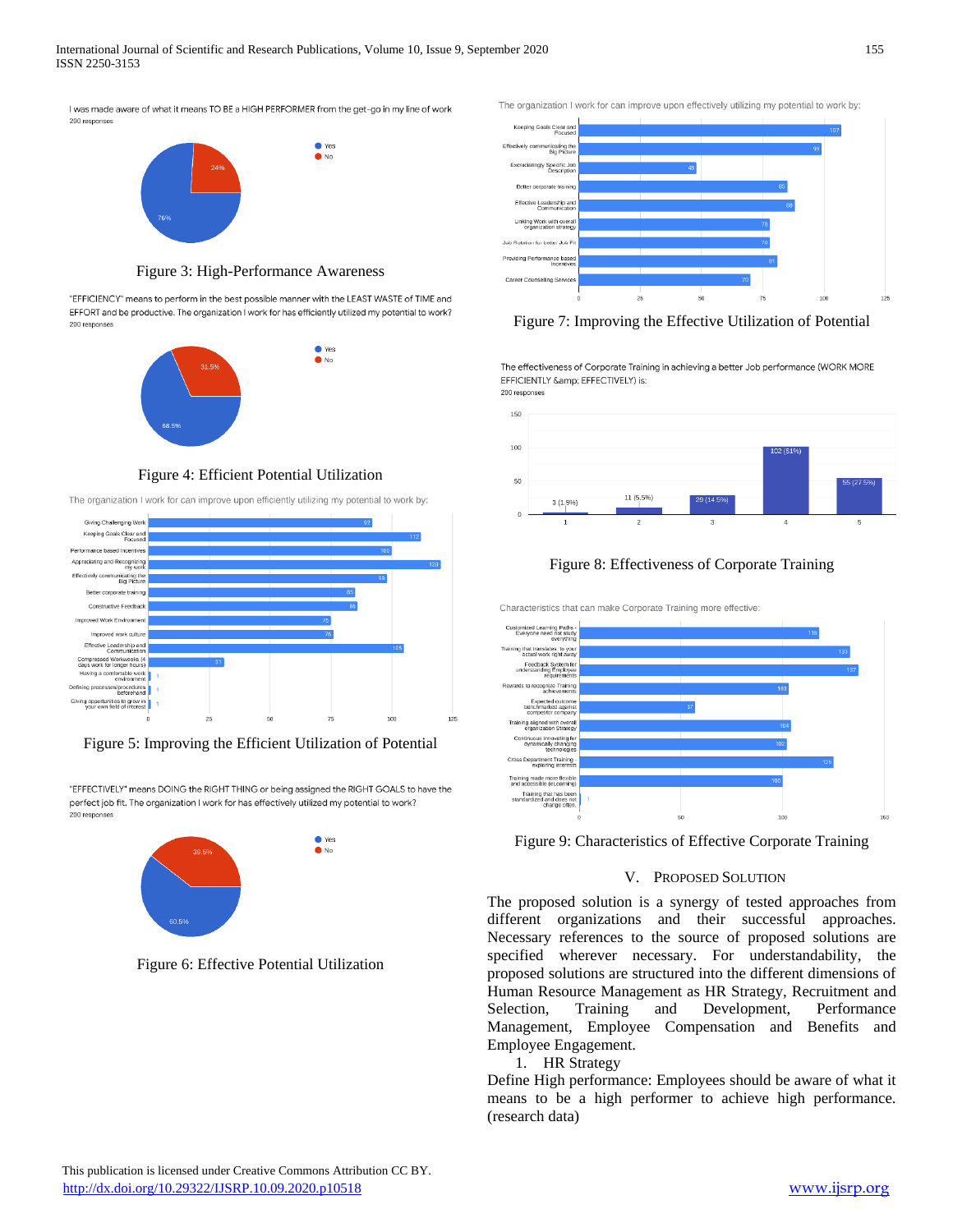Stakeholder Communication: Link Strategy to performance and communicate strategy. Stakeholders must be aware of the overall organizational strategy from the initial stage of Human Resource Planning.[9] *(Strategic Planning for Dummies)*

Strategic Goal Setting: Goal setting at individual, team, department and organizational level to link goals to overall organizational strategy.

2. Recruitment and Selection

Toyota Way of Hiring: The Toyota way of hiring is an extensive way of recruiting employees which lasts up to 12 hours at times. The process includes a 2-5hr computer assessment followed by a 6-8hr work simulation following which the candidate will undergo F2F interviews. The extensive process ensures that only candidates with a perfect or nearly perfect job fit are recruited.

Methodical Hiring Process: Design Job Descriptions that are excruciatingly specific. Objective design of JDs will quantify the tasks an employee needs to perform to achieve high performance.<sup>[10]</sup>

3. Training and Development

Robust Feedback System: Based on the research data collated, Corporate Training with a constructive feedback system that caters to Employee Requirements alongside Business requirements.

Trained to Work: Based on the research data collated, corporate training should be translatable to actual work post-corporate training completion ensuring that the Knowledge, skills and abilities (KSAs) gained from training will have the maximum impact on employee potential.

Culture of Learning: 94% of the employees say they'd stay longer in companies as per LinkedIn Workplace learning Report 2020. Learning and Development is a motivator to employees towards better performance and effective potential utilization. Create a culture of learning.<sup>[11]</sup>

Personalized Learning: Based on the research data collated, a personalized learning experience ensures the effectiveness of Corporate Training. As per LinkedIn Workplace Learning Report 2020, 80% of Gen-Z, 79% of Millennials, 78% of Gen-X and 77% of Baby boomers of the total surveyed opt for personalized learning recommendations for their respective career growths.<sup>[11]</sup>

4. Performance Management

Dynamic Work Recognition: Based on the research data collated, a dynamic system for employee work recognition and appreciation can ensure the efficient utilization of employee potential.

Expect More: Google's approach to effective employee potential is to expect more. When more is expected from employees, employees are motivated to give it their maximum effort.<sup>[10]</sup>

Reserve Budget: Effective utilization of employee potential comes with the correct job fit. Ensure a reserved budget to accommodate job rotation to get the best job fit. $[10]$ 

High Power Microscope: High performers under a microscope to understand how high performance is achieved. High performer best practices can then be implemented across the organization.[10]

Clear and Focused Goals: Based on the research data collated, clear and focused goals can ensure employees achieve maximum performance with little or no ambiguity in tasks performed.

Strategically Relevant: Each employee receives one or more strategically relevant objectives for the upcoming year. Measure the potential of employees based on strategically important objectives and their completion. Performance appraisal of employees based on strategically relevant goals will ensure the potential utilization of employees towards organizational strategy.[12]

The Why: From Simon Sinek's model for high performance, employees driven by a cause rather than consequences of the cause fruition are motivated towards high performance.<sup>[13]</sup> For instance, at Google, Googlers meet the people they help with the projects they work on.[10]

5. Employee Compensation

Unfair Pay: Pay high performers unfairly. Unfair pay to high performers motivates maximum potential utilization.

Netflix Compensations: A competitive pay plan strategy, following the Netflix approach, with Internal Analysis and External Analysis (Competitor Market analysis) aligning pay with Silicon Valley competitors ensures above market standards pay and motivates high performance.<sup>[12]</sup>

Strategically Linked: Following the strategically relevant goal setting in Performance Management, link strategic goals with pay to motivate employees towards high performance in achieving goals of strategic importance.[12]

Free-rider effect: Avoid the free-rider effect with individual incentives included as part of group incentives to ensure high performers do not resign due to unfair pay.

6. Employee Engagement

Scanlon and Rucker plan: Scanlon plan is a gain-sharing approach based on employee engagement. Employees will exercise self-direction and self-control if they are committed to company objectives and will accept and seek out responsibility given the opportunity. Employees share the profit based on performance. Rucker Plan is similar to the Scanlon plan but measures productivity in terms of value-added.<sup>[14]</sup>

Employee Recognition Systems: Based on the research data collated, employee recognition is at the forefront of achieving high performance and maximizing employee potential utilization. Google's gThanks and outstanding performance awards [10], "Thank you Cards" as part of KIA motors employee engagement strategy are a few industrial best practices.<sup>[12]</sup>

Hogan Development Survey: HDS can be used to find critical blind spots that affect or interfere with the high performance of employees. HDS can be used to identify the negative traits of employees that can affect their careers. Hogan Development surveying can help address such traits and prevent performance derailment.[15]